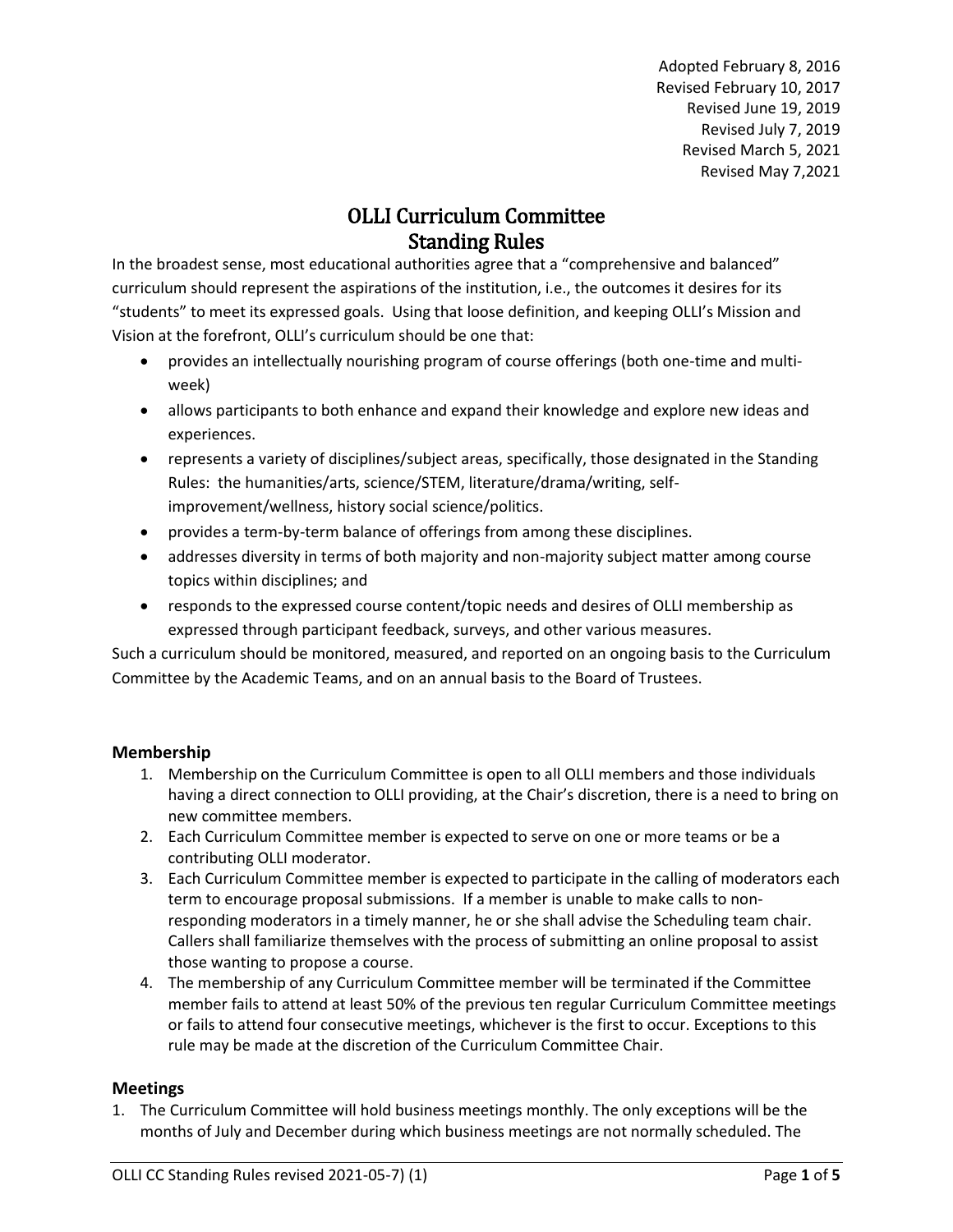Curriculum Committee Chair will work with the Program Director to set the date and time for the meetings several months in advance and will have the discretion to change meeting dates and/or times as deemed necessary.

- 2. At the Committee Chair's discretion, a retreat-style meeting may be held yearly and could take the place of a regularly scheduled business meeting.
- 3. A quorum must be present to take a vote. A quorum equals 50% of the Committee membership plus one.
- 4. The Committee Chair may poll the Committee members via email in the event an issue which requires immediate action arises in between regularly scheduled business meetings. Committee members shall vote by email within the specified period. The results of the vote shall be emailed to all Committee members at the conclusion of the voting period and shall also be announced at the following business meeting.
- 5. Minutes of each meeting shall be recorded. These minutes shall be distributed in a timely manner to the Committee membership, the Program Director, and to the Board of Trustee. The Vice-Chair will be responsible for recording these minutes.
- 6. The Program Director shall attend all Curriculum Committee meetings to provide staff support and shall not have voting privileges at such meetings.

## **Role of the Curriculum Committee Chair:**

- 1. The Board of Trustees Chair will appoint the Curriculum Committee Chair.
- 2. The Chair shall:
	- Hold this position for two years with the approval of the Board of Trustees Chair. This term may be extended should circumstances warrant an extension.
	- Preside at all meetings of the Curriculum Committee and serve on the Board of Trustees and the Executive Committee.
	- Recommend a Curriculum Committee Chair successor to the Board of Trustees Chair.
	- Notify the Chair of the Governance Committee by the end of February of each calendar year if a new Chair of the Curriculum Committee will be leading the committee beginning the following June.
	- Serve as a member of the Scheduling/Data Management team.
	- Serve as an ex-officio member of all teams lending assistance at the request of the team leaders.
	- Work closely with the Program Director to facilitate the role of the Curriculum Committee.
	- With the input of team leaders and the committee members, periodically review the yearly calendar of classes to see if the calendar is of optimum benefit to the OLLI membership and program administration.
	- Monitor the Curriculum Committee's Gmail account and respond to all inquiries. This duty may be delegated.
	- Prepare a yearly budget projecting the next fiscal year's income and expenses of the Curriculum Committee and submit such draft budget to the Board Chair, the Chair of Budget & Finance, and the Program Director no later than March  $1<sup>st</sup>$  of each year.

#### **Role of the Curriculum Committee Vice Chair:**

- 1. Perform the duties and responsibilities of the Chair in his/her absence or inability to serve.
- 2. Serve as a member of the Scheduling/Data Management team.
- 3. Serve as an ex-officio member of all teams lending assistance at the request of the team leaders.
- 4. Take the minutes at each Curriculum Committee meeting and present to the Program Director for distribution at least one week before the next scheduled meeting. Designate a replacement if absent from meeting.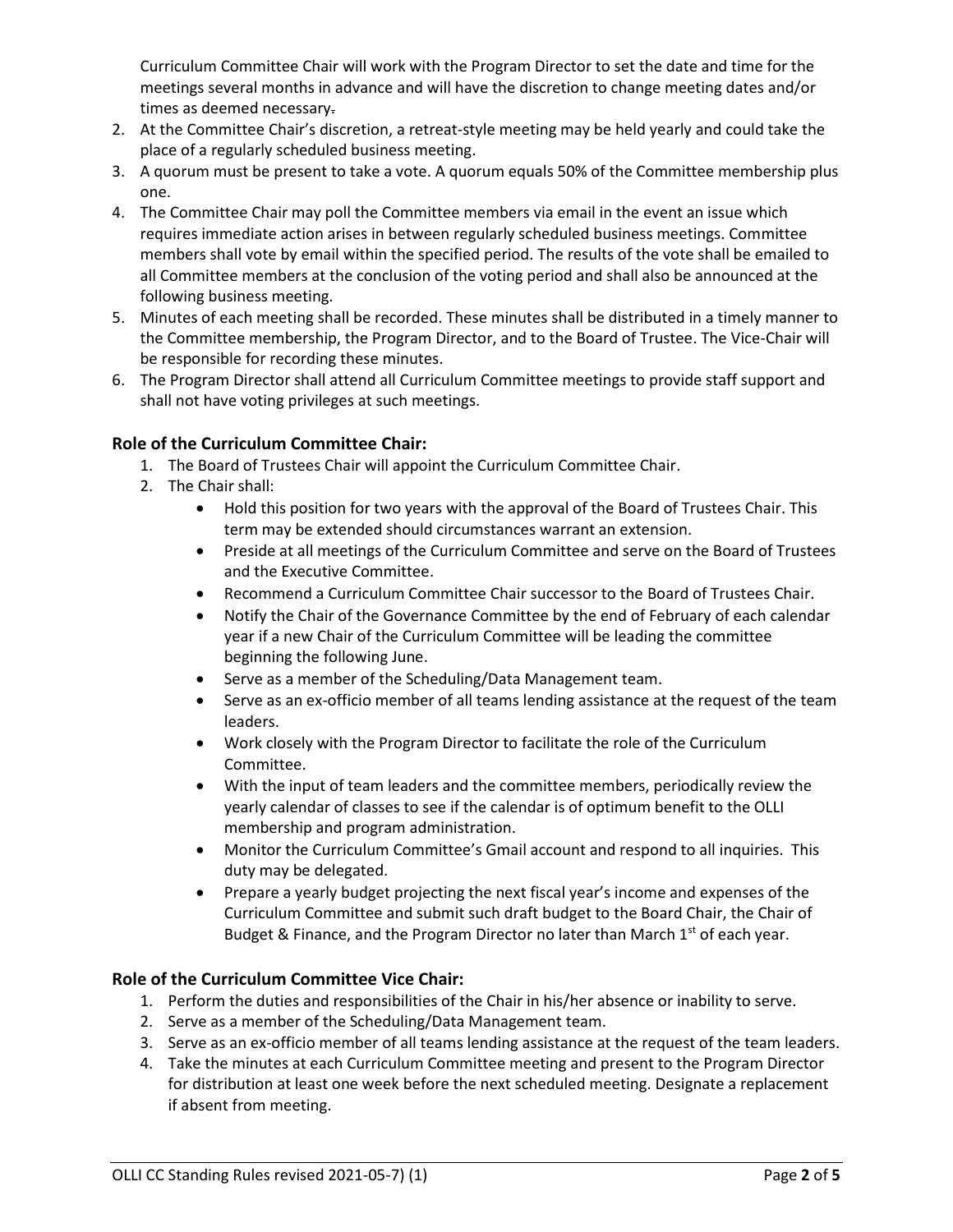## **Standing Teams**

- 1. The teams shall include: (see Appendix for team descriptions)
	- Academic Teams
		- o History/Social Science/Politics
		- o Literature (poetry, prose)/Writing/Drama
		- o Wellness (physical, mental)/Hobbies/Sports
		- o STEM
		- o Visual Arts and Music/Philosophy and Religion/Foreign Language
		- o Long Form One Time (LFOT): Field Trips/Fab Fridays/Summer Series/Wednesday WOWs
	- Moderator Support
	- Road Scholar
	- Sampler/BBL Hosts
	- Scheduling/Data Management
- 2. Members are expected to support the work of the team by participating fully and completing tasks assigned by the team leaders.
- 3. Team members need not be members of the Curriculum Committee.

#### **Role of the Team Leaders:**

- 1. Must be a member of the Curriculum Committee.
- 2. Will serve at the discretion of the Curriculum Committee Chair.
- 3. Determine the goals of each team.
- 4. Determine the best course of action for achieving those goals.
- 5. Determine the size of the team appropriate to the charge of the team.
- 6. Select members by extending an invitation and/or by accepting volunteers and inform the Curriculum Committee Chair.
- 7. Call meetings at least three times annually.
- 8. Assign tasks to members, clearly indicating deadlines and the goals to be met.
- 9. Select a deputy to take responsibility of the duties of the team should the team leader be unable to fulfill those duties. The deputy should work closely with the leader, keeping in mind the possibility of one day assuming the role of leader.
- 10. Determine whether the work of the team is in alignment with the most recent Strategic Plan and what more the team could do to further its goals.
- 11. Prepare and update a manual (procedures, policies, etc.) outlining and detailing the work of that team. The "manual" format and extent may vary and be appropriate to the scope of work of the team. This should be passed on in a timely manner to the succeeding leader.
- 12. Report progress to the Curriculum Committee Chair.

#### **Changes to the Standing Rules:**

- 1. The Standing Rules may be added to, amended, or rescinded at any business meeting where a quorum is present.
- 2. The change to the Standing Rules will be approved by a majority vote with previous notice given of the proposed change. Without previous notice, a 2/3 majority vote will be required for approval.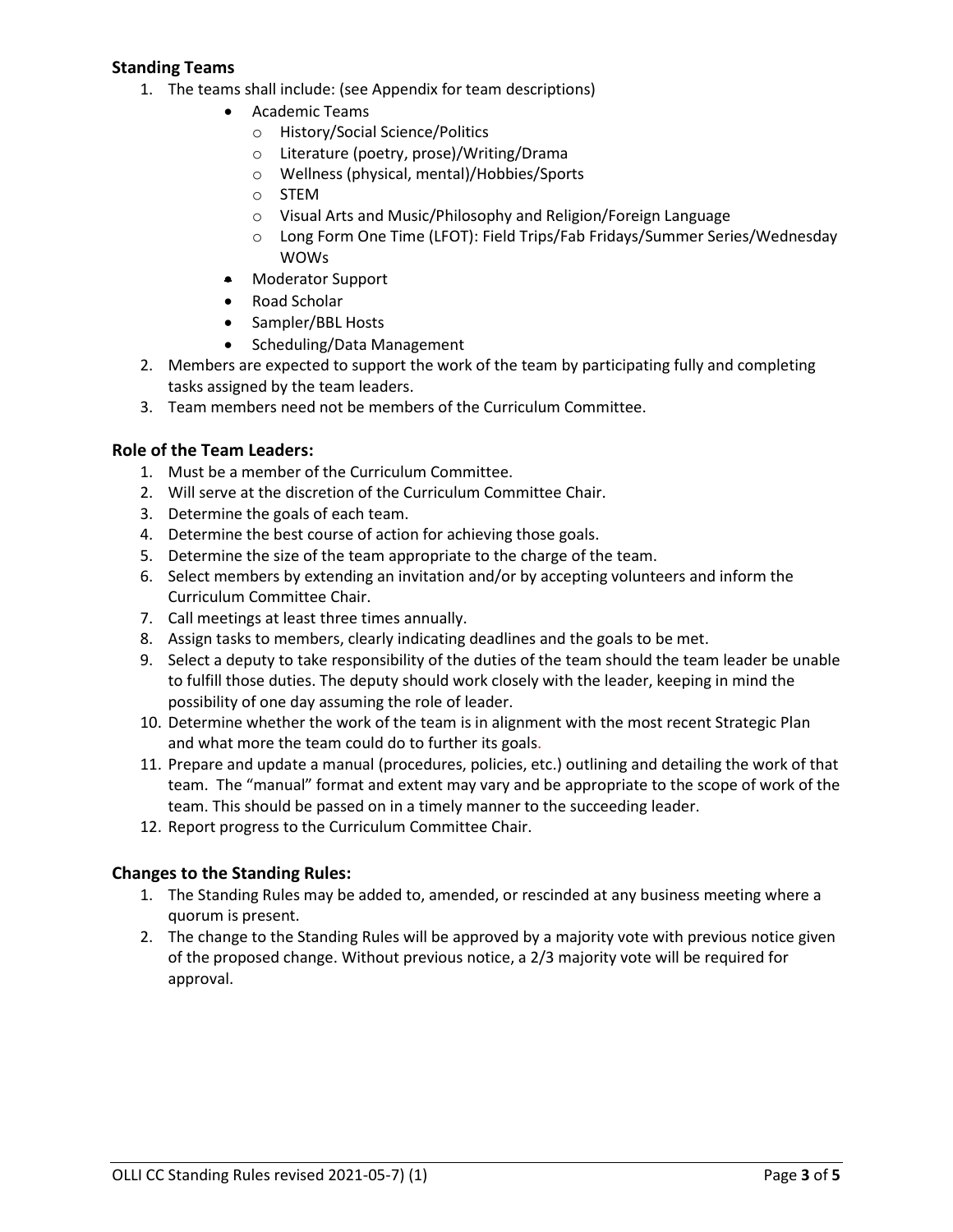# OLLI Curriculum Committee Standing Rules Appendix

• Academic Teams:

These teams shall be comprised of Curriculum Committee members as well as OLLI members at large. The specific subject area teams will meet each term to assess the variety and diversity of the multi-week course content as per the Goals of the Strategic Plan. The LFOT team will similarly assess their presentation content. Teams will use information from participant feedback forms, surveys, and other various measure to generate ideas for new topics/content as needed. **All Academic Teams are responsible for actively recruiting both veteran and new moderators/presenters as needed in order to maintain a balanced and diverse course catalogue during a given academic year**. Teams will report to the Curriculum Committee once a term. Annually, each Team will submit a report to the Curriculum Committee containing data for the academic year, specifically, the total number and diversity of courses/presentations offered, new courses/presentations sought and scheduled, and the number of new multi-week moderators and one-time presenters recruited.

- o History/Social Science/Politics
- o Literature (poetry, prose)/Writing/Drama
- o Wellness (physical, mental)/Hobbies/Sports
- o STEM
- o Visual Arts and Music/Philosophy and Religion/Foreign Language
- o Long Form One Time (LFOT): Field Trips/Fab Fridays/Summer Series/Wednesday WOWS
- Moderator Support:

This team is responsible for moderator orientation and professional development. Its primary focus is "Gateways to Success," a 2-day program required each term for New Multi-week Moderators prior to the scheduling of their proposed courses. In addition, Moderator Support is responsible for organizing and planning professional development opportunities open to all moderators based on their needs or interests as well as for individual mentoring when necessary.

• Road Scholar:

This team is responsible for selecting Road Scholar programs for the participation of the OLLI membership. The leader will coordinate the team's efforts with the Road Scholar office. The team may choose to survey the OLLI membership to ascertain travel interests.

• Sampler/BBL Hosts:

The members of this team will serve as or appoint Hosts to facilitate Sampler and BBL presentations by welcoming and introducing the speaker. The Co-Chairs will set the schedule and provide pertinent biographical and topic information to those serving as Hosts.

• Scheduling/ Data Management:

The leader of this team shall be the person who maintains the databases of moderators, and course offerings.

At least one other Committee member shall serve on this team that has a working knowledge of all tasks performed by the leader and have access to the various computer programs used to conduct the Committee's business.